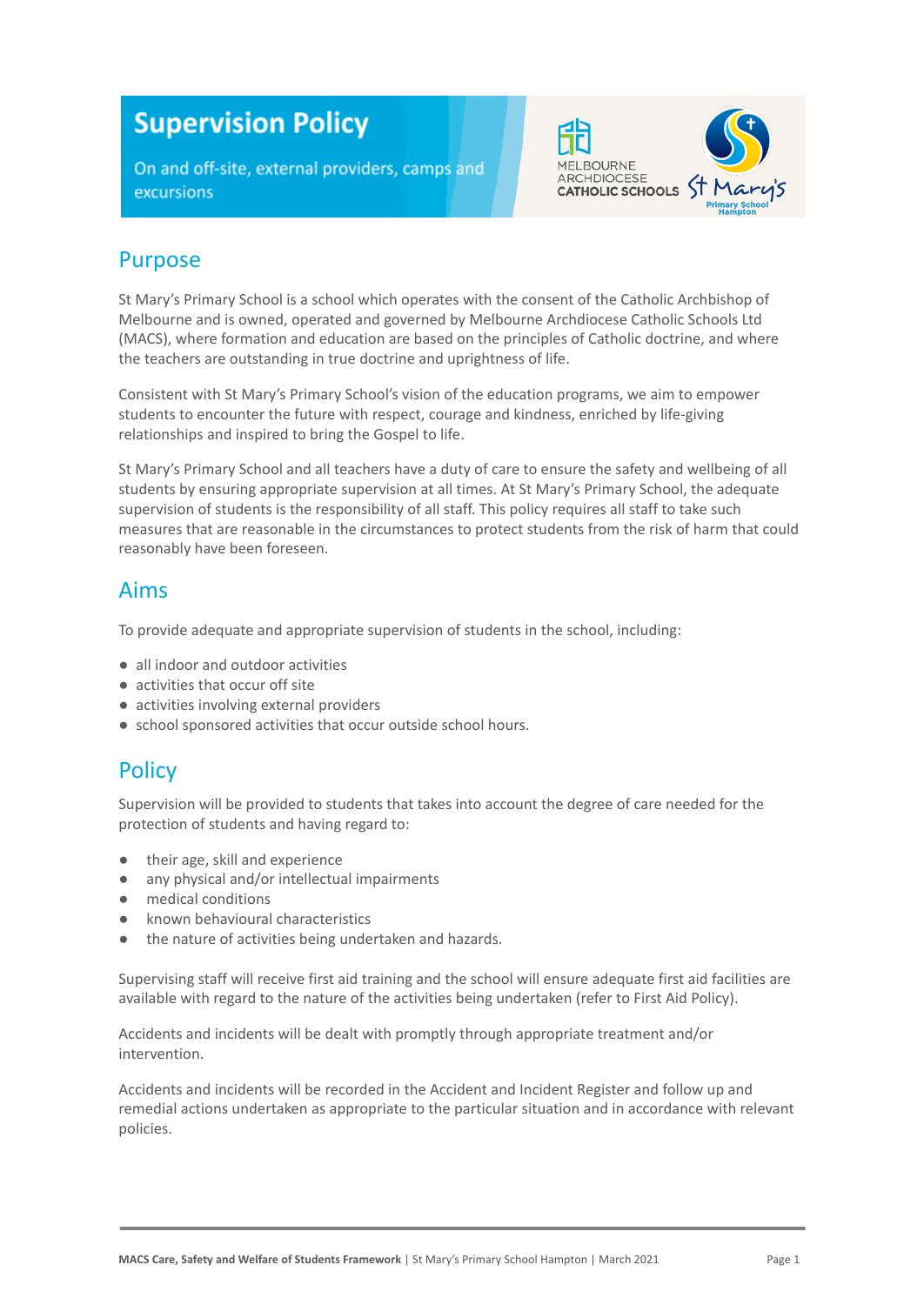## Indoor and outdoor activities on school site

The following requirements will be followed in regard to indoor and outdoor activities on the school site:

- Teachers are responsible for supervising the students in their class at all times while they are in charge of their class.
- Students will be supervised in all activities that are undertaken as part of the classroom routine, as well as for activities that are not part of the regular routine.
- Adequate age-appropriate supervision in class, including consideration of the nature activities being undertaken to ensure proper use of plant and equipment, proper handling of any hazardous substances and use of relevant protective equipment.
- If teachers need to leave their class for any reason, they must ensure that their class is being supervised by another authorised teacher.
- School officers, trainee teachers or visiting teachers are not authorised to be responsible for a class in the absence of a designated class teacher.
- Teachers must exercise due diligence in designing activities that take safety and care into consideration for all students with even greater care for younger students or students at risk.
- Trainee teachers, school officers, parent helpers and visiting teachers may work with one or more students in small group work, but only under the supervision and direction of the classroom teacher.
- Classroom rules are designed at the start of each year to highlight expectations, set appropriate boundaries and assist the smooth conduct of the class.

## Yard duty

A yard duty roster showing designated areas is used for supervision of the school yard before school, during school breaks and after school. Yard duty first aid bags, hi-vis vests and incident record book are to be carried/worn on yard duty and are stored in the staffroom.

Teachers are to be visible and active during yard duty.

Teachers are to remain on duty in the designated area until they are replaced by the next teacher.

#### Off-site activities including camps, excursions and local functions

The following requirements will be followed in regard to off-site activities including camps, excursions and local functions:

- For each offsite activity, there is a designated teacher-in charge.
- All teachers and assistants must refer to the teacher-in-charge for decision-making, changes in direction or programs, or issues of concern.
- All teachers are responsible for all of the students in the activity.
- Helpers in the activity are there to support teachers, but are not authorised to make decisions for the group.
- Teachers must exercise due diligence in designing activities that take safety and care into consideration for all students, with even greater care for younger students.
- Teachers need to use a method of accounting for all students at any given point during the activity.
- If students need to use public toilets, they should be accompanied to the toilet block by an adult so as to monitor their safety at all times.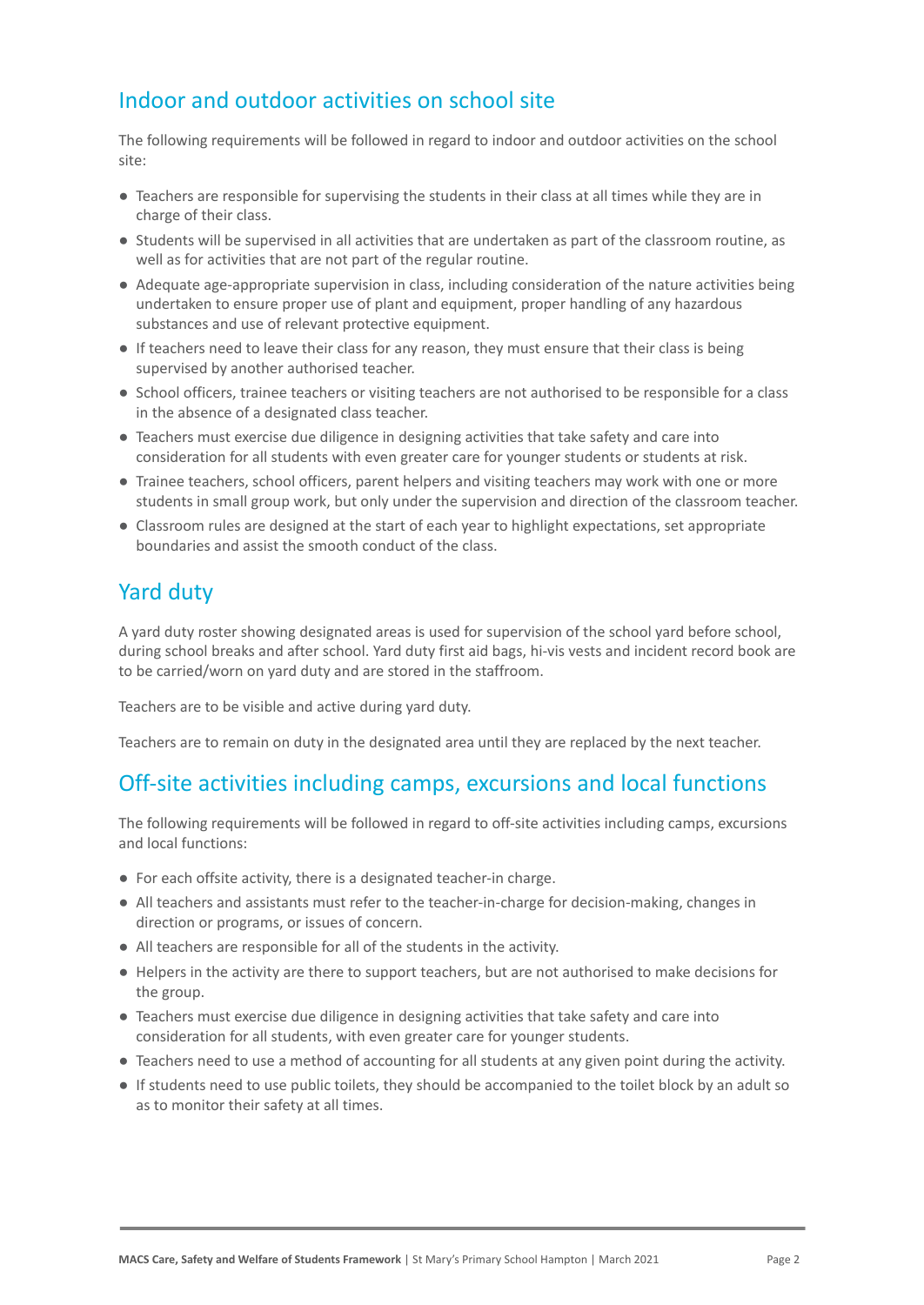- A record of the activity, excursion or camp will be completed by the Teacher-in-charge of the activity, and given to the principal, for approval, prior to the activity. This includes a risk assessment for the activity proposed.
- Any accompanying or assisting non-teaching adult is required to have a current Working with Children Check (WWCC).

## Activities involving external providers – on site or off-site

The following requirements will be followed in regard to activities involving external providers, either on the school site or off-site:

- The school is responsible for students at all times, and this responsibility cannot be delegated to others.
- The classroom teacher, or teacher in charge of the group is responsible for the group at all times.
- When an external provider is involved in working with a class or group of students a teacher will be present throughout the activity. E.g. Swimming, camp activities, guest speaker on site.
- External providers are required to sign in at the school office, and wear a Visitor's Identification Card.
- External Providers must have a WWCC. The WWCC Number must be recorded by the teacher organising the activity.
- A record of the activity, excursion or camp will be completed by the teacher-in-charge of the activity, and given to the principal, for approval, prior to the activity.
- If external providers are working with students 1:1, they will be within the supervision and line of sight of other teachers in the school, e.g. music lessons, NDIS providers.
- If external providers, such as psychologists are providing 1:1 testing, the schedule is monitored by office staff or a school leader.

## Before and after school supervision

The school yard will be unlocked and supervised for 15 minutes before the start of school and for 15 minutes after the end of school classes. Students who remain in the school grounds after this time will be taken the school office to await collection by their parents. If the parents do not come to collect their children within 15 minutes, a phone call will be made to the parents or the emergency contact if the parents cannot be contacted.

The school is committed to ensuring student safety however parental co-operation is essential to managing safety issues immediately before and immediately after school.

As applicable, school activities (such as sport or band practice) arranged before or after school, will have appropriate supervision in place for attending students depending on the time and location of the activity.

Parents will be informed of the school's supervision arrangements and made aware that students who attend school outside established supervision times may not be supervised and may not receive the care that is normal during the school day.

This policy will be implemented in conjunction with related policies. All supervising staff, including part-time teachers, replacement teachers and casual relief teachers are required to familiarise themselves with policies relating to the supervision of students.

Any queries or points of clarification should be referred to the Principal or the Deputy Principal.